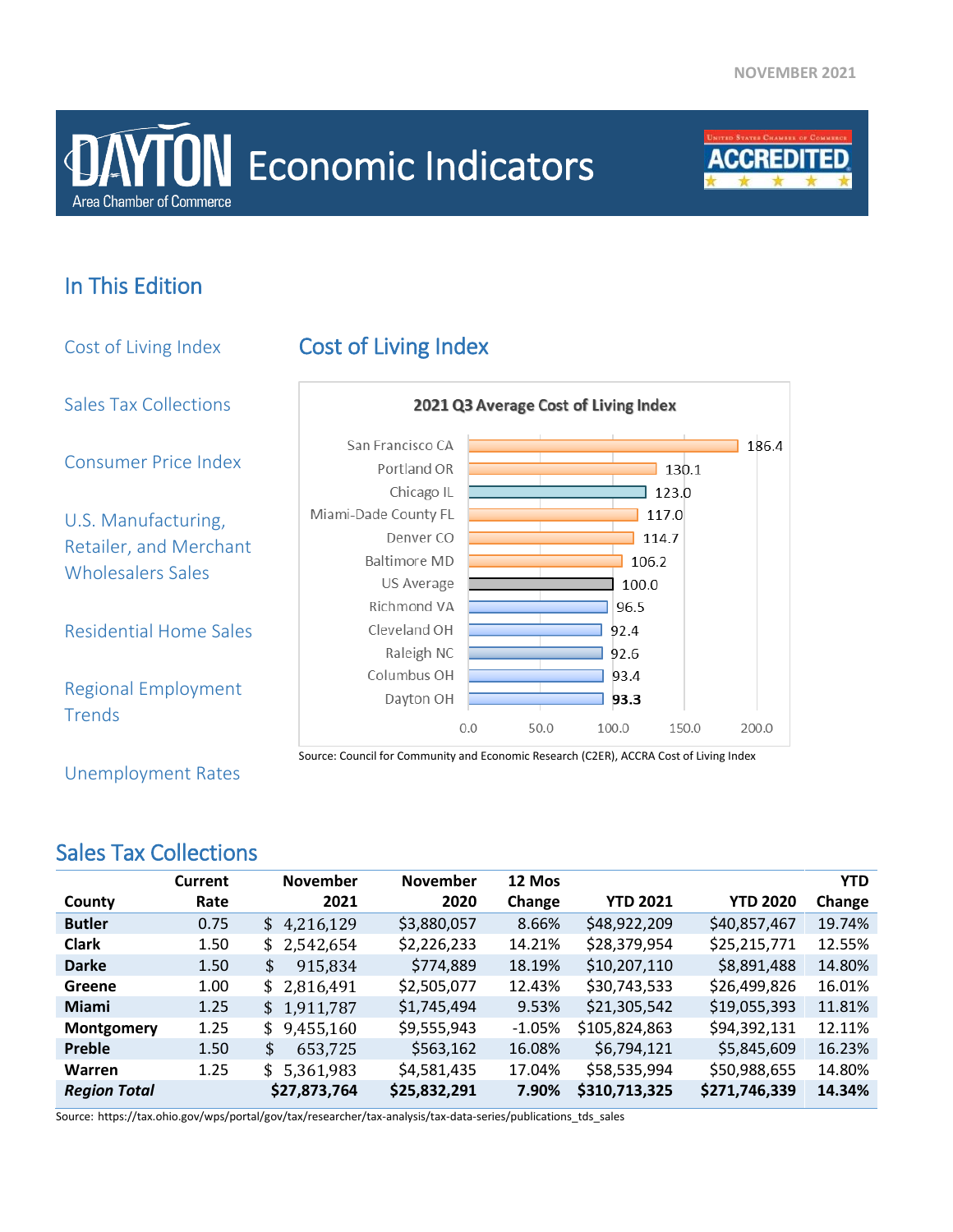### Consumer Price Index

| November 2021 % Monthly change   | $0.4\%$ |
|----------------------------------|---------|
| CPI over the last 12 months avg. | 7.3%    |

Statistics for the Dayton MSA are no longer available. Based on Midwest region B/C MSA Population 50,000- 1,500,000. Source: http://www.bls.gov/regions/mountain-plains/news-release/consumerpriceindex\_midwest.htm#chart1

#### Consumer Price Index - Percent Change



Statistics for the Dayton MSA are no longer available. Based on Midwest region B/C MSA Population 50,000- 1,500,000. Source[: http://www.bls.gov/regions/mountain-plains/news-release/consumerpriceindex\\_midwest.htm#chart1](http://www.bls.gov/regions/mountain-plains/news-release/consumerpriceindex_midwest.htm#chart1)

## Estimated Monthly Sales for Manufacturers, Retailers, and Merchant Wholesalers

| (In millions of dollars)  | <b>November</b><br>'21 | October '21 | November '20 | November 21/November 20<br>% Change |
|---------------------------|------------------------|-------------|--------------|-------------------------------------|
| <b>Total Business</b>     | \$1,723,674            | \$1,711,246 | \$1,465,115  | 17.65%                              |
| <b>Manufacturing</b>      | \$526,965              | \$523,458   | \$466,345    | 13.00%                              |
| <b>Retail</b>             | \$565,932              | \$565,388   | \$487,017    | 16.20%                              |
| <b>Merchant Wholesale</b> | \$630,777              | \$622,400   | \$511,753    | 23.26%                              |

Note: Adjusted for seasonal variations and, in the case of sales, for trading-day differences and holiday variations. For complete methodology, refer to the source.

Source: US Dept. of Commerce, US Census Bureau, Economic Indicators, Manufacturing and Trade Inventories and Sales

## Residential Home Sales

|                             | November '21  | November '20  | %Change | <b>YTD '21</b>  | <b>YTD '20</b>  | %Change |
|-----------------------------|---------------|---------------|---------|-----------------|-----------------|---------|
| <b>Number of Homes Sold</b> | 1476          | 1405          | 5.05%   | 16.125          | 15.787          | 2.17%   |
| <b>Total Home Sales</b>     | \$331,567,138 | \$279.562.150 | 18.60%  | \$3,537,222,288 | \$3.104.416.420 | 13.94%  |
| Average Sale Price (\$)     | \$224.639     | \$198,977     | 12.90%  | \$219,363       | \$196.644       | 11.55%  |

Source: Dayton Area Board of Realtors, Dayton Area Home Sales